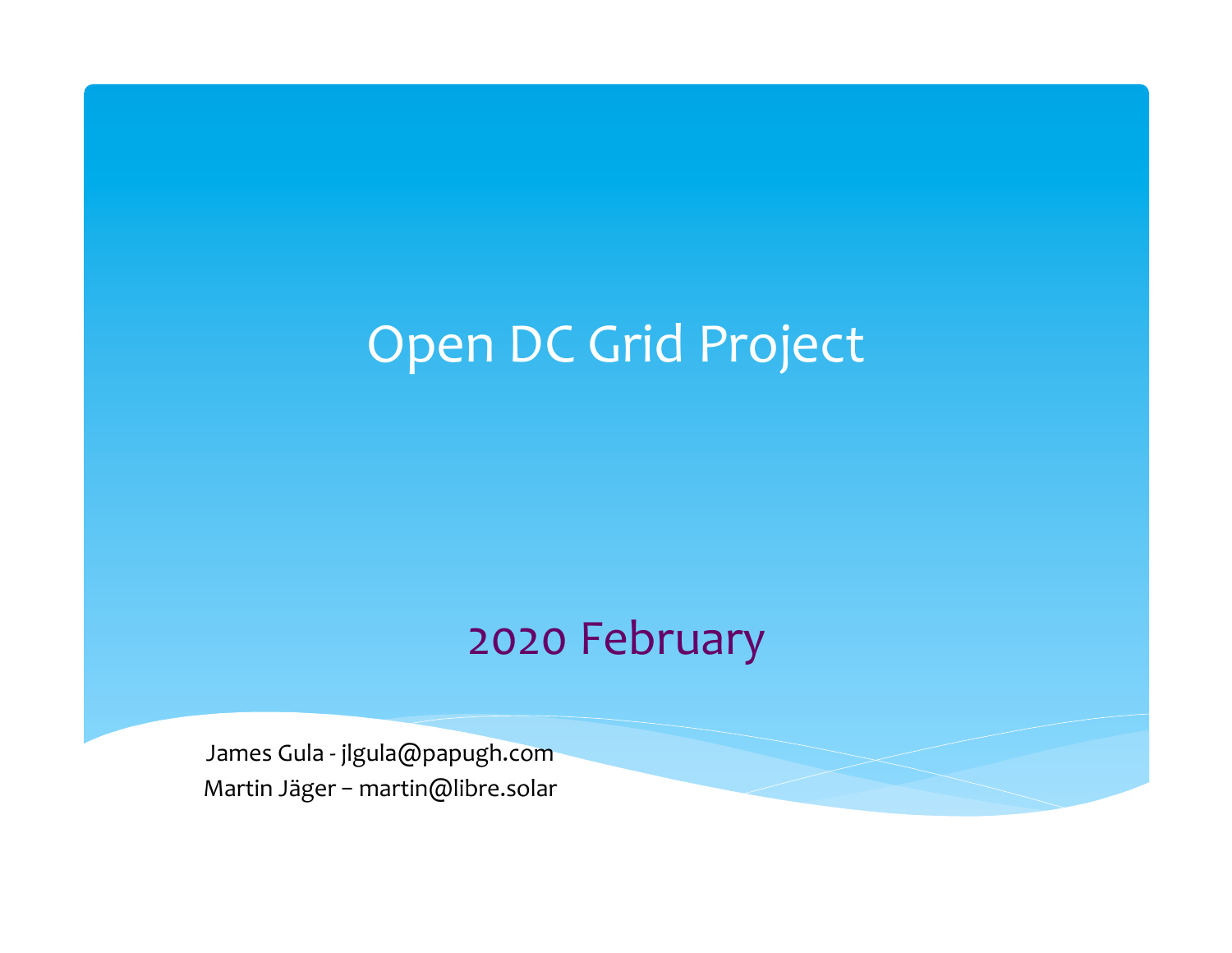

**External Project Tour** 

- \*System Architecture
- $*$  48V Bus Link Initial Thoughts
- \* DC-DC Converter Implementation
- ◆ Open Issues / Feedback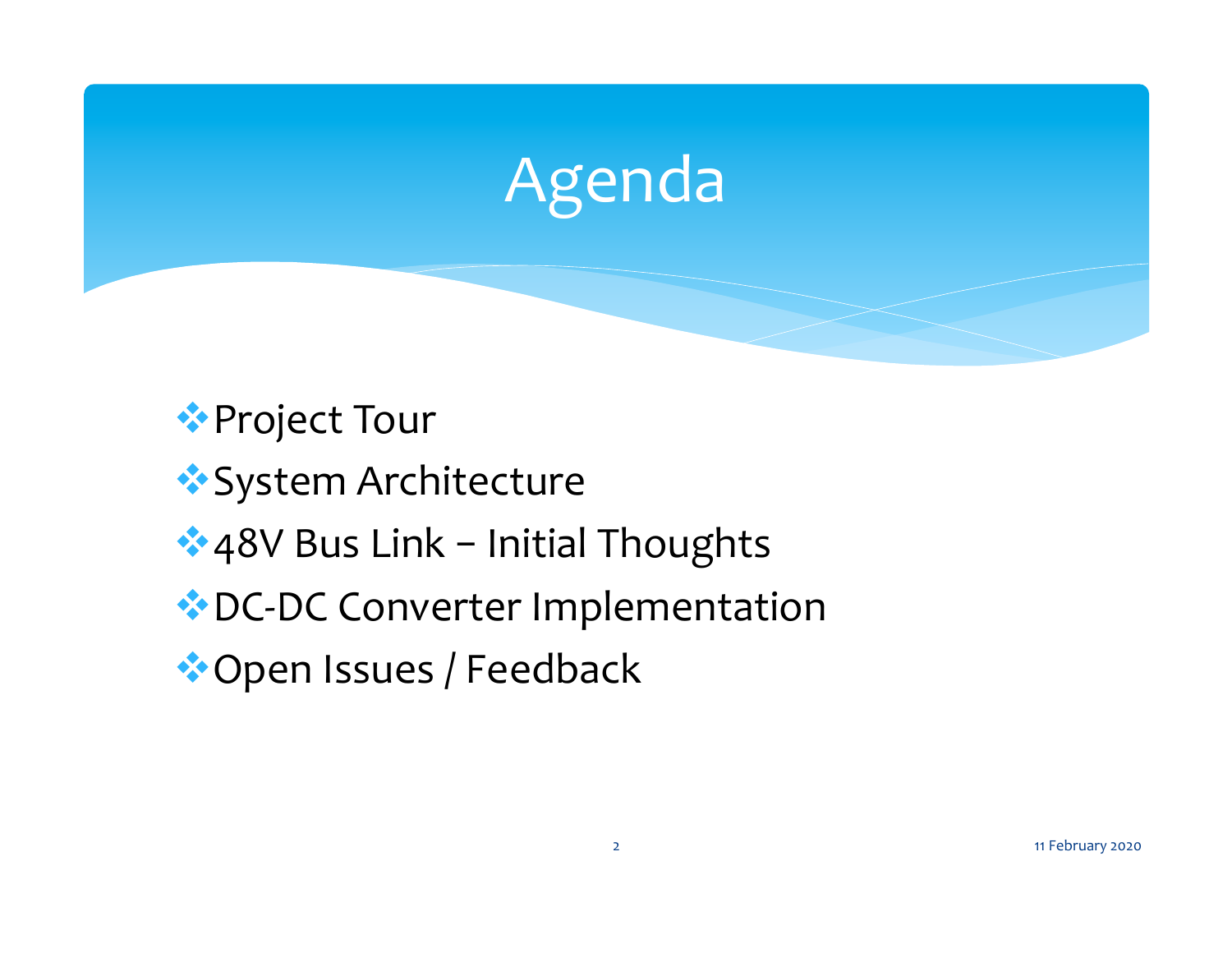## Web Site Project Page

### https://open-dc-grid.org



#### **DC Microgrid**

The Open DC Grid is a microgrid architecture to permit devices to exchange electric power using DC (direct current). The architecture is defined by the Open DC Grid Standard, a document than can be freely accessed and used by anyone at no charge. The architecture defined by the standard permits devices to be connected using several kinds of link technology but the meet commenly used link is an electrical bus operating at a nominal 49 V. The 48V bus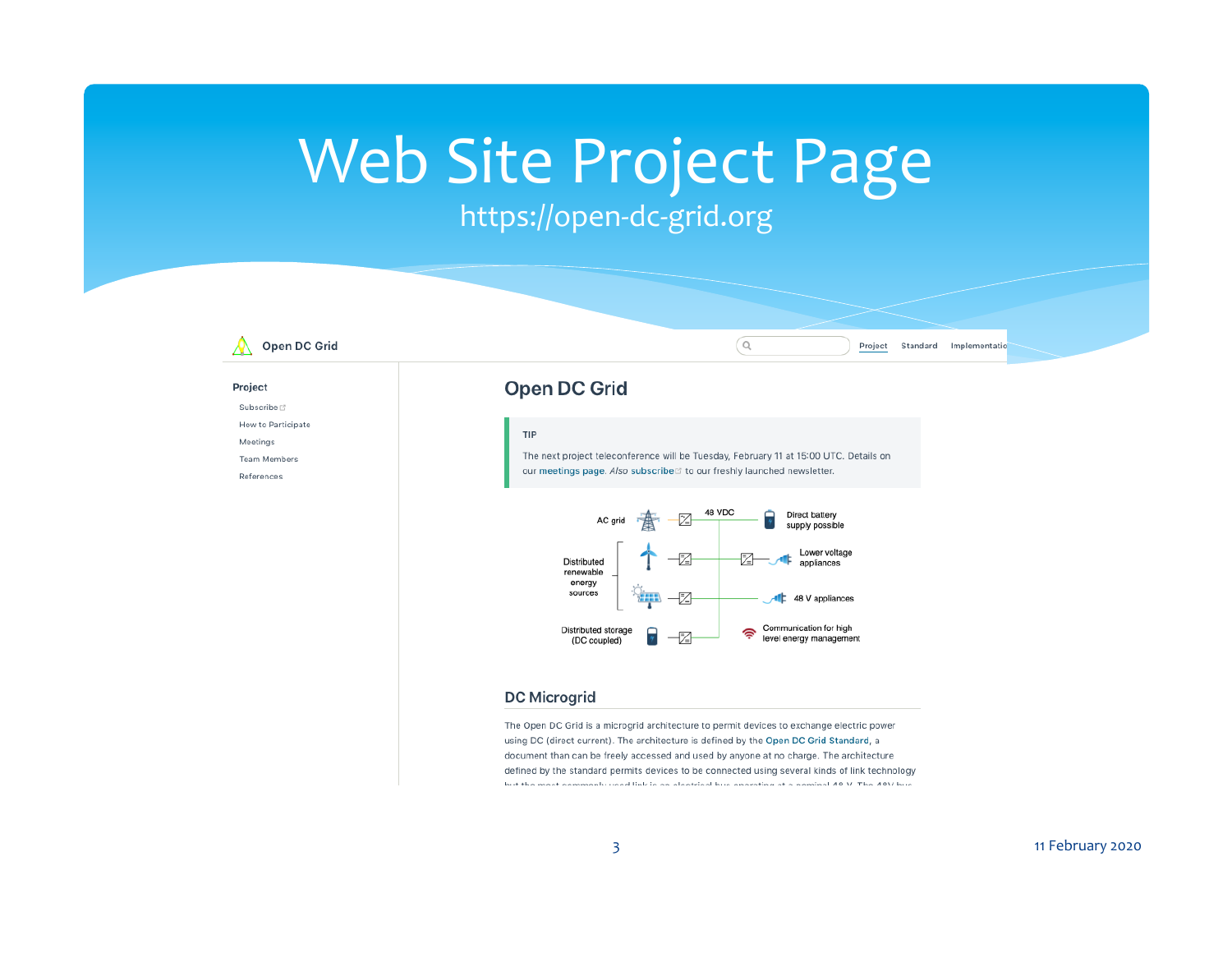## Web Site Standard Page https://open-dc-grid.org/standard/



#### **Standard**

Introduction Oveview: Scope, Purpose and Access Normative References **Terms and Definitions** System Architecture **Grid Communications** 48V Bus Link Annex A: Wiring Recommendations Annex B: Biblography

### **Grid Standard**

This standard is developed collaboratively in the GitHub repository open-dc-grid/standard [3].

Q

The website open-dc-grid.org/standard is only updated after each release. If you want to participate in the development, post issues is or send pull-requests is on GitHub.

It is planned to auto-generate PDF documents from the markdown source files in the future.

#### License

All material provided in this document is licensed under the Creative Commons Attribution-ShareAlike 4.0 International <a>C license. Feel free to reuse, revise, remix and redistribute it.

Last Updated: 1/14/2020, 8:48:23 PM

Project

Standard

Implementation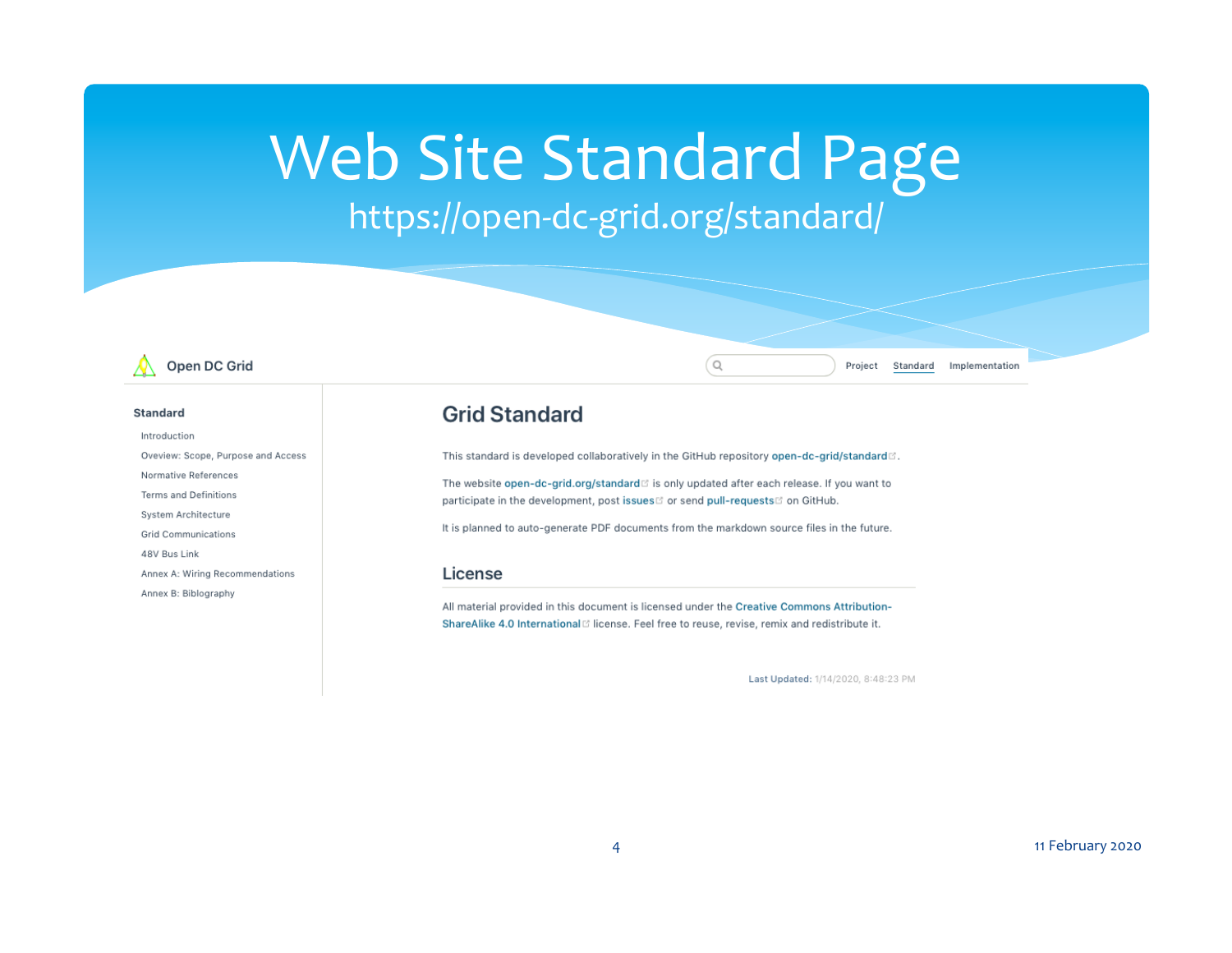### Web Site Implementation Page https://open-dc-grid.org/implementation/



#### Implementation

Devices and Appliances Grid Infrastructure Stability and Control

### **Grid Implementation**

This implementation section describe ideas for actual implementation of devices for the grid and gives recommendations regarding wire thickness, etc. It is developed collaboratively in the GitHub repository open-dc-grid/implementation<sup>[2]</sup>.

(Q

The website open-dc-grid.org/implementation<sup>e</sup> is only updated after each release. If you want to participate in the development, post issues is or send pull-requests is on GitHub.

It is planned to auto-generate PDF documents from the markdown source files in the future.

#### License

All material provided in this document is licensed under the Creative Commons Attribution-ShareAlike 4.0 International L' license. Feel free to reuse, revise, remix and redistribute it.

Last Updated: 1/14/2020, 8:56:04 PM

Project Standard

Implementation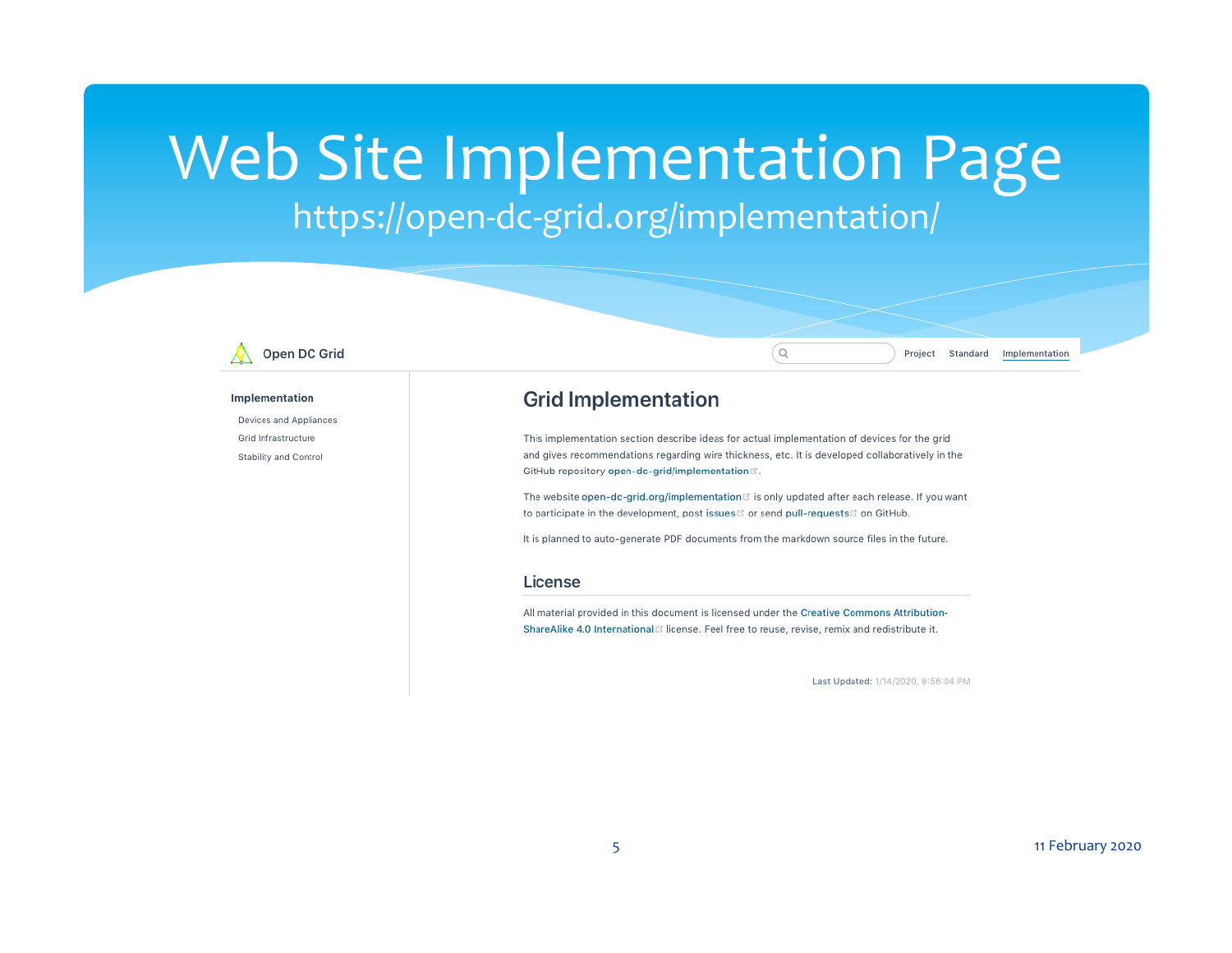## GitHub Project Page https://github.com/open-dc-grid

| Search or jump to<br>Pull requests Issues Marketplace Explore<br>$\vert$ /<br>Open DC Grid<br>Project to create an open standard for sharing DC power.<br>Ohttps://open-dc-grid.org<br><br>$\boxtimes$ opendcgrid@gmail.com | $\blacktriangle$ + $\blacktriangleright$<br>$\mathbb{R}^n$ |
|-----------------------------------------------------------------------------------------------------------------------------------------------------------------------------------------------------------------------------|------------------------------------------------------------|
|                                                                                                                                                                                                                             |                                                            |
|                                                                                                                                                                                                                             |                                                            |
| Repositories 3<br>$\mathbb{H}$ Projects 1<br><b>Teams</b><br><b>C</b> Settings<br><b><i><u>D</u> Packages</i></b><br>People 2                                                                                               |                                                            |
| Language: All -<br>Find a repository<br>Type: $All -$<br>Customize pins                                                                                                                                                     | $\n  New\n$                                                |
| Top languages<br>open-dc-grid.github.io<br>⋏<br>Content and build tools for the Open DC Grid web site<br>Shell                                                                                                              |                                                            |
| People<br>standard<br>Content of the Open DC Grid standard (work in progress)<br>dis CC-BY-SA-4.0 $\sqrt[9]{0}$ ★ 0 ① 0 110 Updated 7 hours ago<br>Invite your teammates                                                    | 2 >                                                        |
| implementation<br>Invite<br>Implementation details and reference designs for the Open DC Grid standard<br>(in progress).<br>dis CC-BY-SA-4.0 \\$ 1 ★ 0 ① 0 \\\$1 Updated 21 days ago                                        |                                                            |

Contact GitHub Pricing API Training Blog About 11 February 2020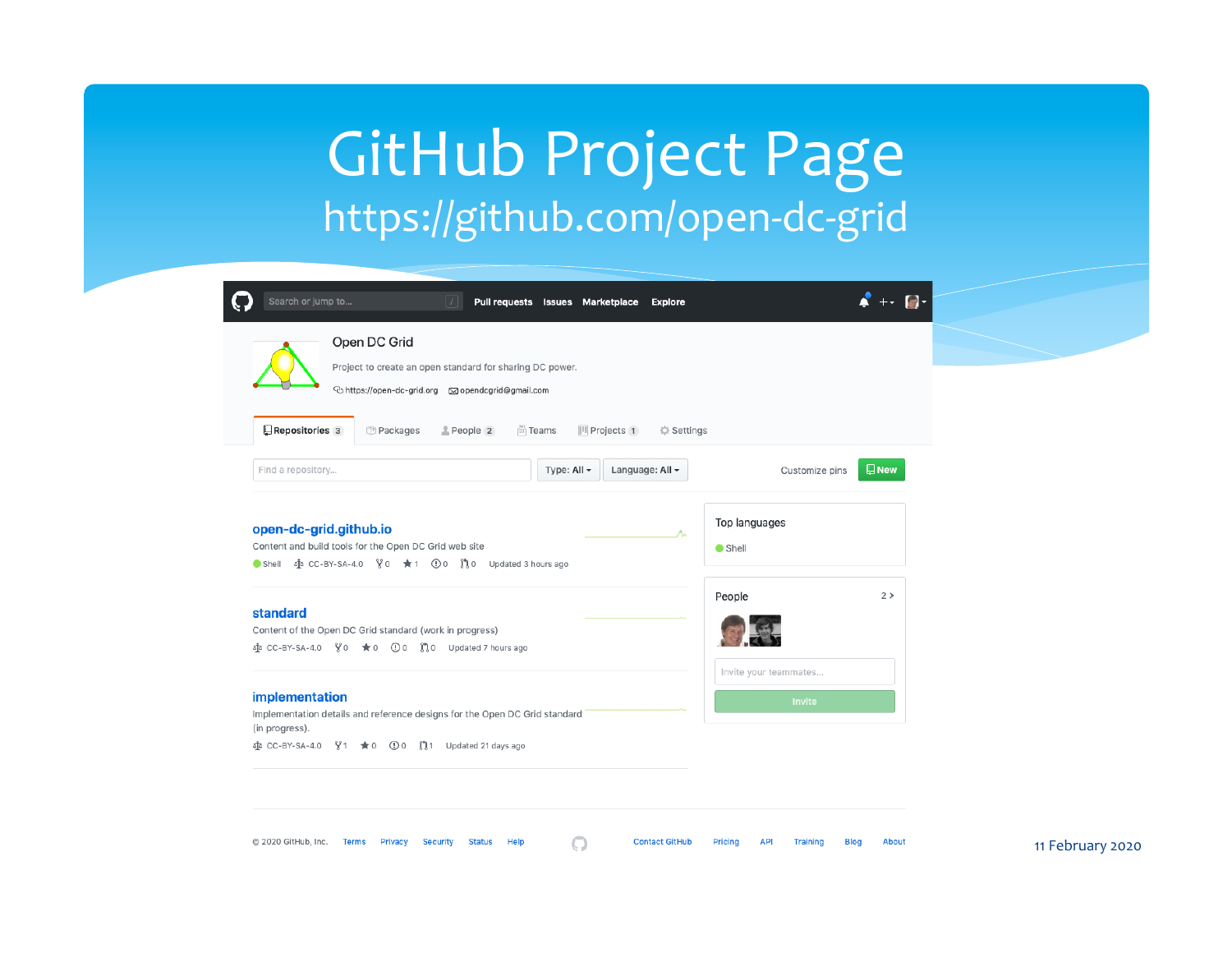# Repository "standard"

### https://github.com/open-dc-grid/standard

| Search or jump to                                                                                        | $\lceil$ / $\rceil$      | <b>Pull requests</b><br><b>Issues</b> | Marketplace                               | <b>Explore</b>                                      |                                                         |
|----------------------------------------------------------------------------------------------------------|--------------------------|---------------------------------------|-------------------------------------------|-----------------------------------------------------|---------------------------------------------------------|
| □ open-dc-grid / standard                                                                                |                          |                                       |                                           | $\odot$ Watch $\sim$<br>1                           | Y Fork<br>$\bigstar$ Star<br>$\mathbf 0$<br>$\mathbf 0$ |
| <> Code<br>1 Issues 0                                                                                    | <b>n</b> Pull requests 0 | C Actions                             | $\mathbb{H}$ Projects 0<br><b>EE Wiki</b> | Security<br>III Insights                            | Settings                                                |
| Content of the Open DC Grid standard (work in progress) https://open-dc-grid.org<br><b>Manage topics</b> |                          |                                       |                                           |                                                     | Edit                                                    |
| <b>D</b> 2 commits                                                                                       | <b>12</b> branches       | <b><sup>1</sup>0</b> packages         | $\circ$ 0 releases                        | 11 2 contributors                                   | do CC-BY-SA-4.0                                         |
| Branch: master -                                                                                         | New pull request         |                                       |                                           | Find file<br>Create new file<br><b>Upload files</b> | Clone or download +                                     |
| igula and martinjaeger Early snapshot                                                                    |                          |                                       |                                           |                                                     | Latest commit 9e4e5fd 21 hours ago                      |
| images                                                                                                   |                          |                                       | Initial commit                            |                                                     | 27 days ago                                             |
| $\Box$ 0 introduction.md                                                                                 |                          |                                       | Early snapshot                            |                                                     | 8 hours ago                                             |
| 1_scope_and_purpose.md                                                                                   |                          |                                       | Early snapshot                            |                                                     | 8 hours ago                                             |
| 2_normative_references.md                                                                                |                          |                                       | Early snapshot                            |                                                     | 8 hours ago                                             |
| 3_terms_definitions.md                                                                                   |                          |                                       | Early snapshot                            |                                                     | 8 hours ago                                             |
| A_system_architecture.md                                                                                 |                          |                                       | Early snapshot                            |                                                     | 8 hours ago                                             |
| 5_grid_communications.md                                                                                 |                          |                                       | Early snapshot                            |                                                     | 8 hours ago                                             |
| $\triangle$ 6 48V bus.md                                                                                 |                          |                                       | Early snapshot                            |                                                     | 8 hours ago                                             |
| <b>E</b> 7_annex_wiring.md                                                                               |                          |                                       | Early snapshot                            |                                                     | 8 hours ago                                             |
| $\triangleq$ 8_annex_bibliography.md                                                                     |                          |                                       | Early snapshot                            |                                                     | 8 hours ago                                             |
| <b>E LICENSE</b>                                                                                         |                          |                                       | Initial commit                            |                                                     | 27 days ago                                             |
| README.md                                                                                                |                          |                                       | Initial commit                            |                                                     | 27 days ago                                             |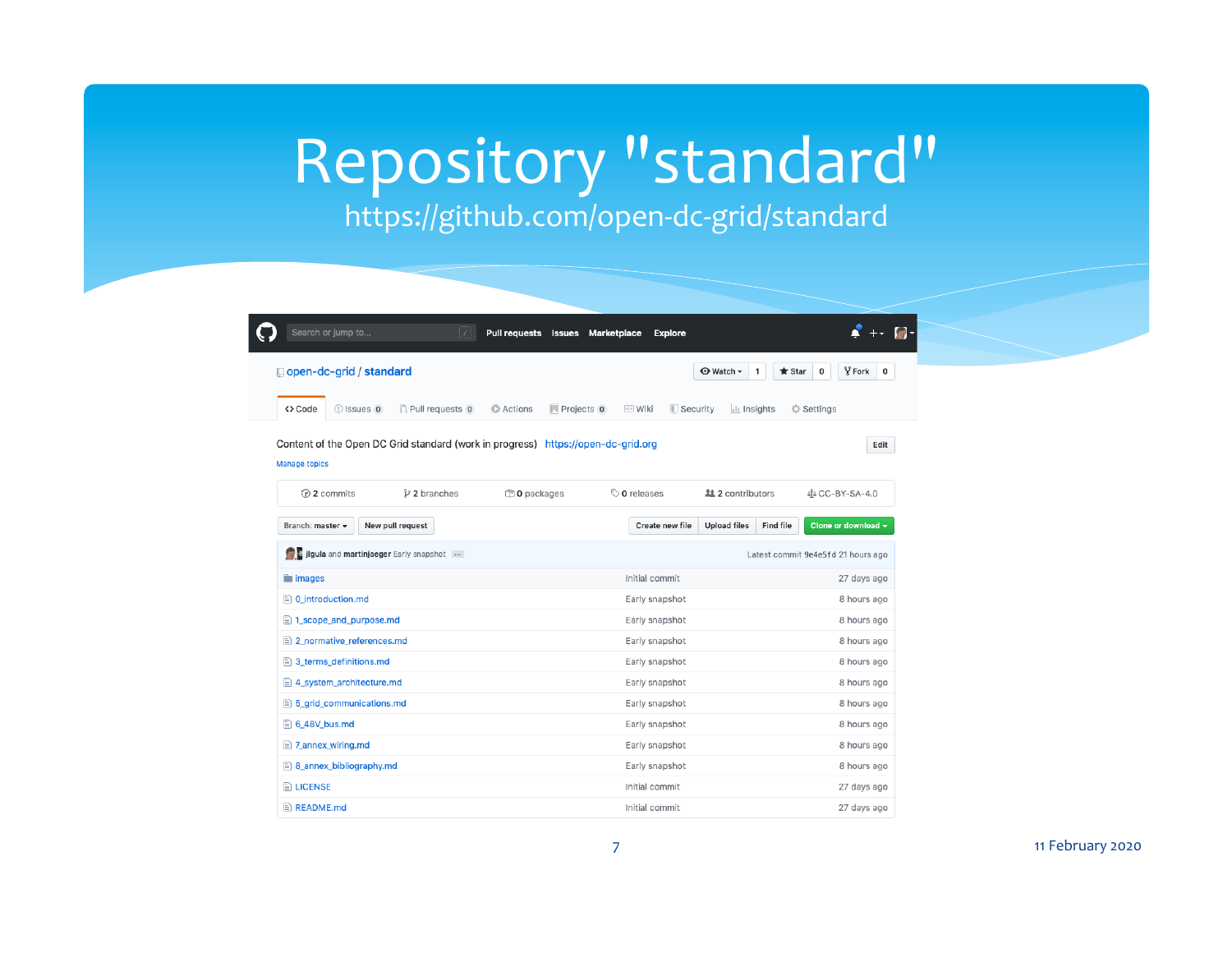## Normative References Page

### https://github.com/open-dc-grid/standard/blob/master/2\_normative\_references.md



 $\bigcirc$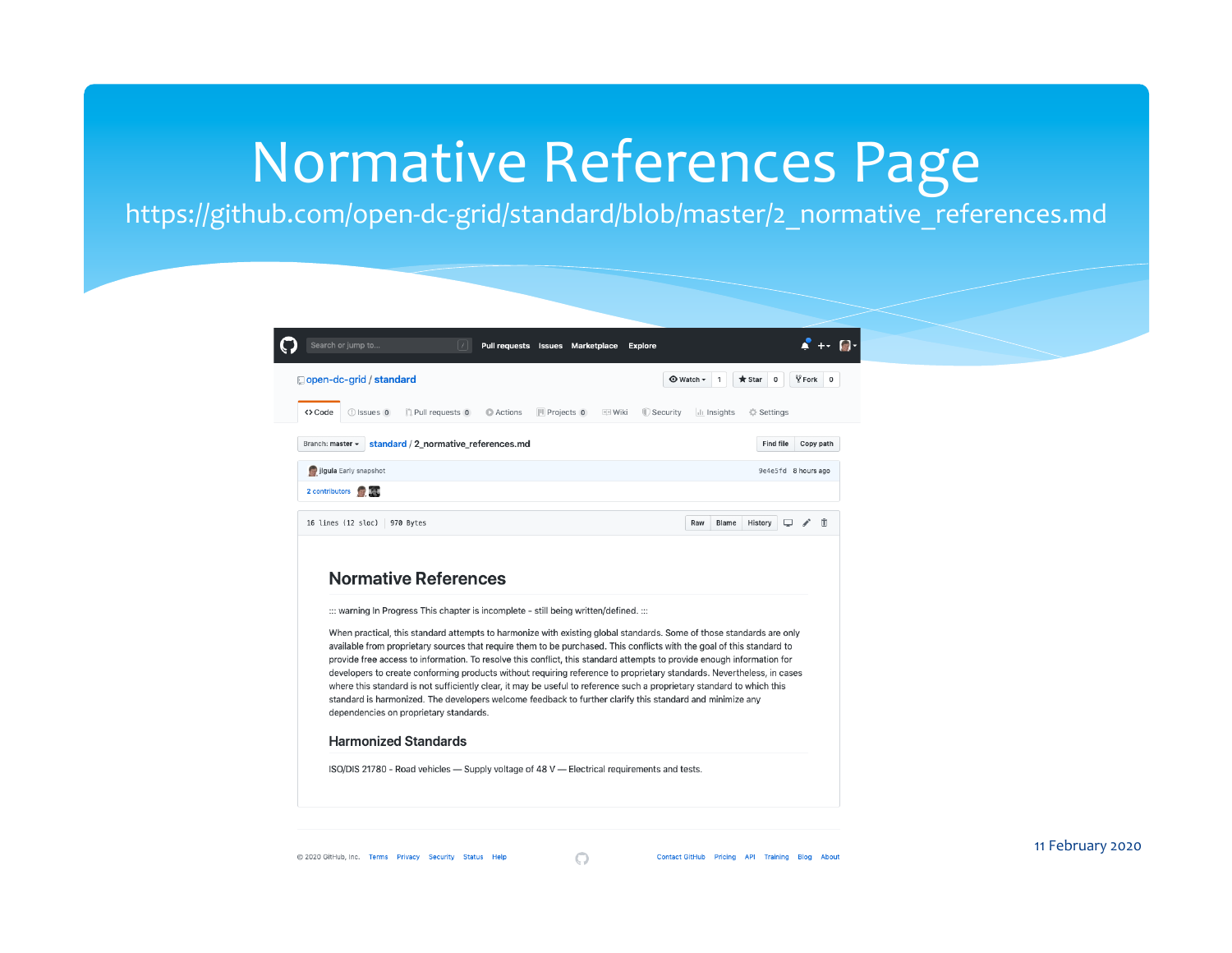## 2\_normative\_references.md *Note: standard written in markdown*

#### 2\_normative\_references.md # Normative References ::: warning In Progress This chapter is incomplete - still being written/defined.  $\pm$ 6 7 When practical, this standard attempts to harmonize with existing global standards. 8 Some of those standards are only available from proprietary sources that require them to be purchased. 9 This conflicts with the goal of this standard to provide free access to information. To resolve this conflict, this standard attempts to provide enough information for developers to 10 create conforming products without requiring reference to proprietary standards. 11 Nevertheless, in cases where this standard is not sufficiently clear, it may be 12 useful to reference such a proprietary standard to which this standard is harmonized. 13 The developers welcome feedback to further clarify this standard and minimize any  $14$ dependencies on proprietary standards. 15 16 17 ## Harmonized Standards 18 19 ISO/DIS 21780 - Road vehicles - Supply voltage of 48 V - Electrical requirements and tests. 20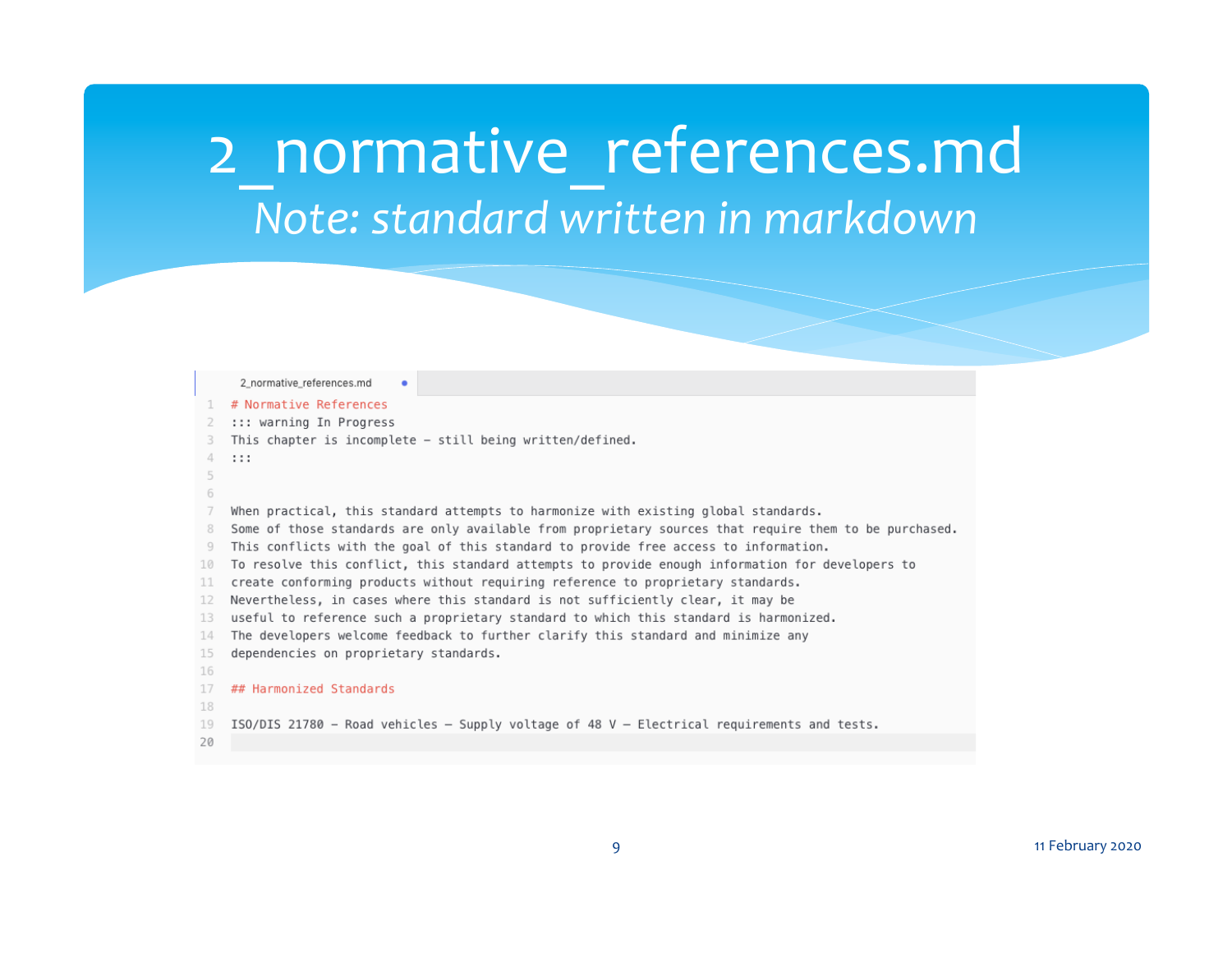## Example of change to standard

- \* Create login on GitHub
- \* Fork repository standard
- Clone to your machine
- Create a new branch
- Make changes to local copy
- Push changes to your account
- Select "Create Pull Request"
- **Many GUI tools easier**

[Jamess-iMac:WS3 Jim\$ git clone https://github.com/jlgula/standard.git Cloning into 'standard'... remote: Enumerating objects: 26, done. remote: Counting objects: 100% (26/26), done. remote: Compressing objects: 100% (23/23), done. remote: Total 26 (delta 6), reused 20 (delta 1), pack-reused 0 Unpacking objects: 100% (26/26), done. [Jamess-iMac:WS3 Jim\$ cd standard [Jamess-iMac:standard Jim\$ git checkout -q -b new [Jamess-iMac:standard Jim\$ git push origin new Total 0 (delta 0), reused 0 (delta 0) remote: remote: Create a pull request for 'new' on GitHub by visiting: remote: https://github.com/jlgula/standard/pull/new/new remote: To https://github.com/jlgula/standard.git \* [new branch]  $new \rightarrow new$ [Jamess-iMac:standard Jim\$ ed 2\_normative\_references.md 970 \$a Another reference. 989 [Jamess-iMac:standard Jim\$ git add 2\_normative\_references.md [Jamess-iMac:standard Jim\$ git commit -m "Added new reference" [new 9df1fa4] Added new reference 1 file changed, 1 insertion(+) [Jamess-iMac:standard Jim\$ git push origin new Enumerating objects: 5, done. Counting objects: 100% (5/5), done. Delta compression using up to 8 threads Compressing objects: 100% (3/3), done. Writing objects: 100% (3/3), 303 bytes | 303.00 KiB/s, done. Total 3 (delta 2), reused 0 (delta 0) remote: Resolving deltas: 100% (2/2), completed with 2 local objects. To https://github.com/jlgula/standard.git 9e4e5fd..9df1fa4 new -> new Jamess-iMac:standard Jim\$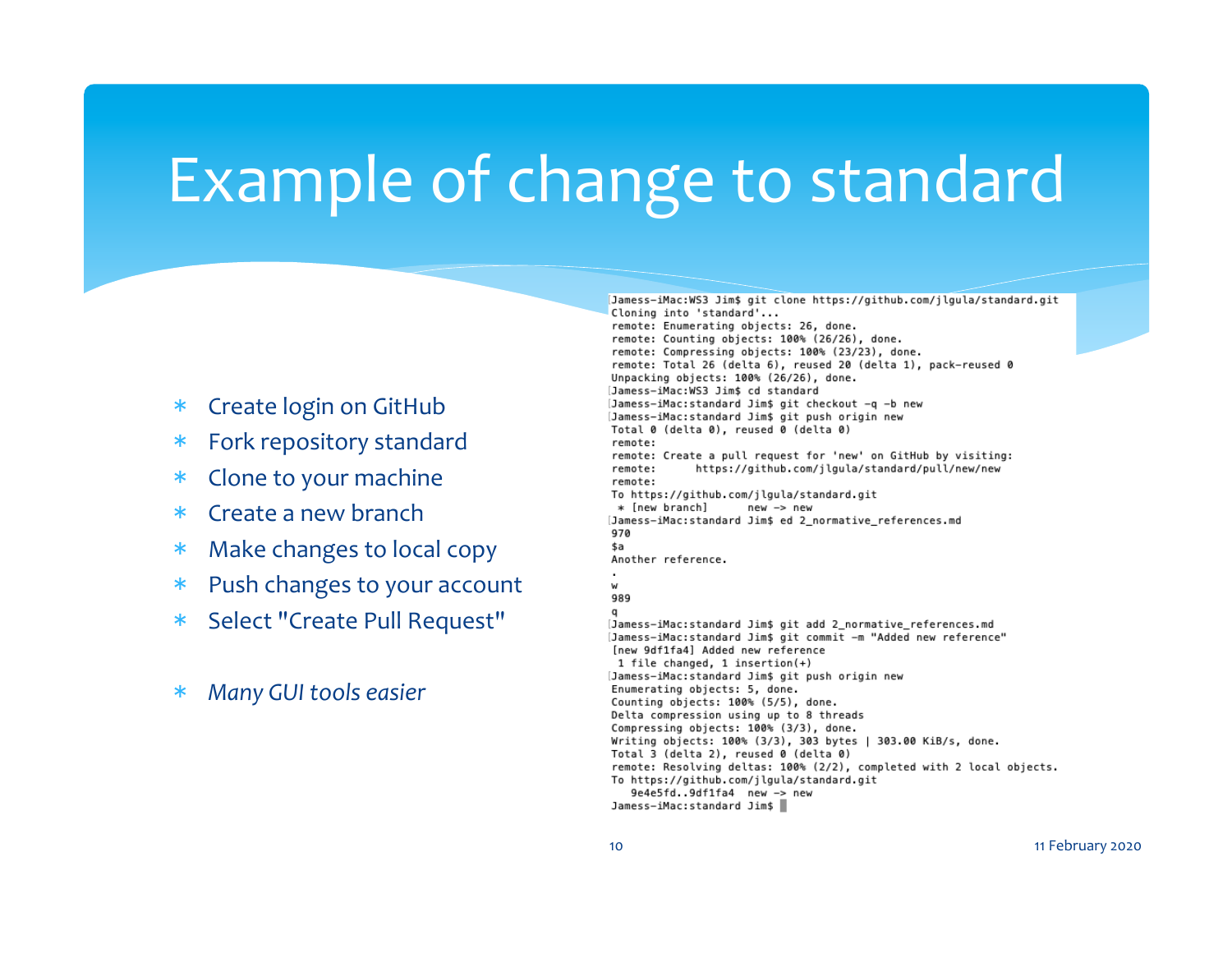# Publishing Tools and Admin

- $*$  Markdown files are the "source code" of the standard
	- \* Can be edited on any text editor
	- \* Many tools visualize markdown as formatted text eg. Atom editor
- Open DC Grid Standard published as web site and PDF
	- YuePress compiles the files to a web site
	- \* Pandoc compiles the files to a PDF
- \* A local version of the web site can be created with additional tools like yarn
- $*$  Revisions use semantic versioning like a.b.c
	- \* a revisions are incompatible changes
	- b revisions are compatible enhancements
	- $*$  c revisions are minor corrections
	- \* Everything prior to 1.0.0 subject to major changes
	- $*$  There may never be a 2.x.y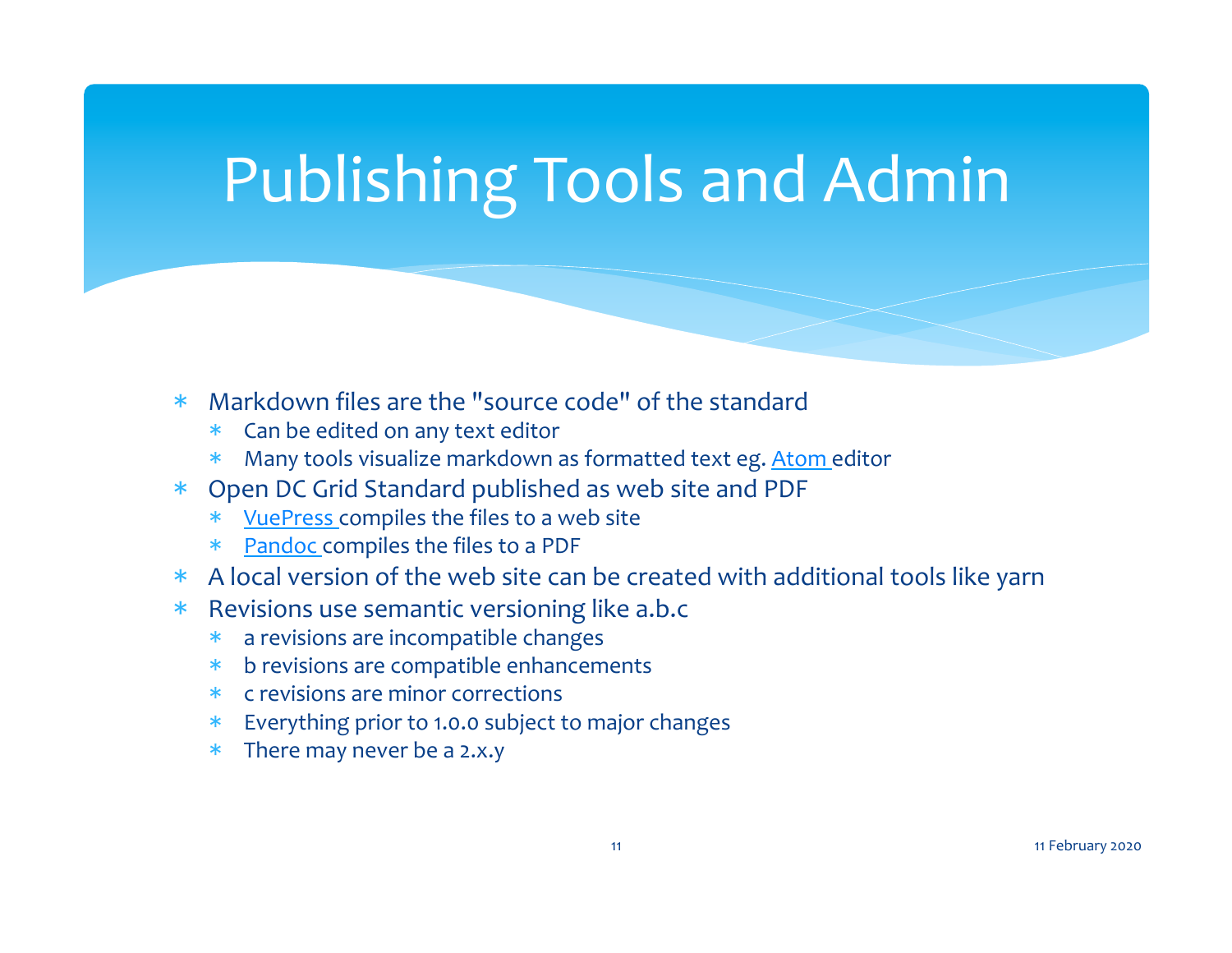# System Architecture

### *Note: just beginning definition*

- \* Microgrid is a wired network of devices
	- Single administrative control to manage energy flow
	- \* Can potentially operate independently from national AC grid
- $*$  Devices connected with wired links between ports
- \* Ports can source power, sink power or both
- $*$  Links can be many types such as:
	- 48V bus
	- \* USB-C
- Energy flows between devices at slow time scale (5 min?)
- $*$  Power flows across links with fast changes (ms)
	- Power management is a link concern
	- \* Links can be self-configuring with no administration required
- \* Microgrids can be hierarchical no pico, nano etc
	- Potentially difference administrative policies at each level of hierarchy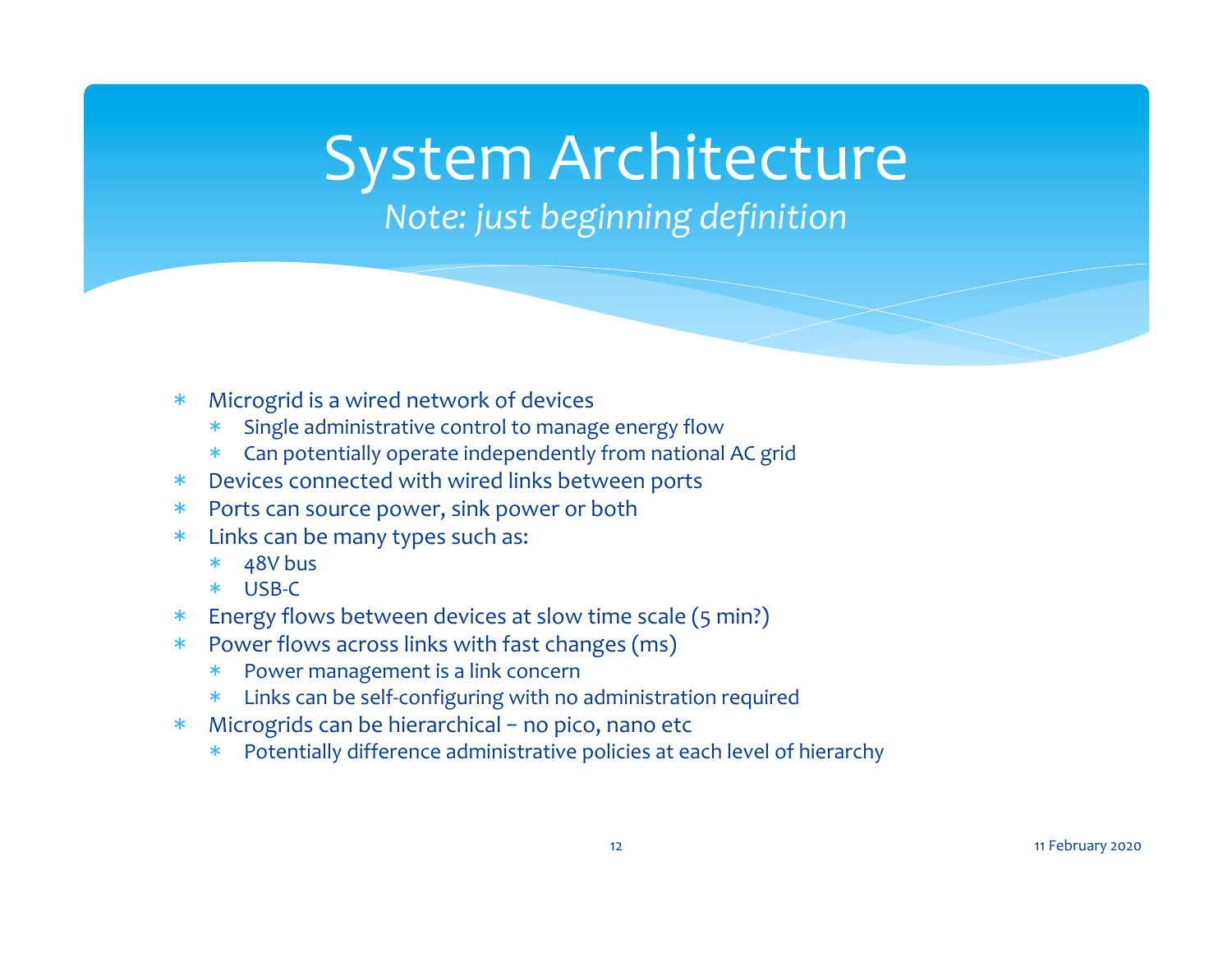## 48V Bus Link *Note: just beginning definition*

- Managed version of P2030.10
- Arbitrary wiring topology
	- Peer-to-peer, star, spine and branch, tree etc
- \* Voltages harmonize with ISO 21780  $(36V 52V)$ 
	- $*$  P2030.10 extension  $52V 58V$  OK
- $*$  No overall link current limit in standard wiring issue
- $*$  Earthing TBD possibly multiple isolated domains
- \* Over-current and over-voltage protection required (details TBD)
- $*$  Multiple forms of physical communications
	- \* CAN bus – hardwired
	- Power line networking (IEEE 1901.2?)
- \* Bus has single logical master for power control
	- \* Any node can potentially assume master role  $-1$ <sup>st</sup> to join
	- \* Sources sample voltage and comm to request to join (bootstrap?)
	- Loads normally request before consuming power
	- \* Provision for static dumb load if administratively configured